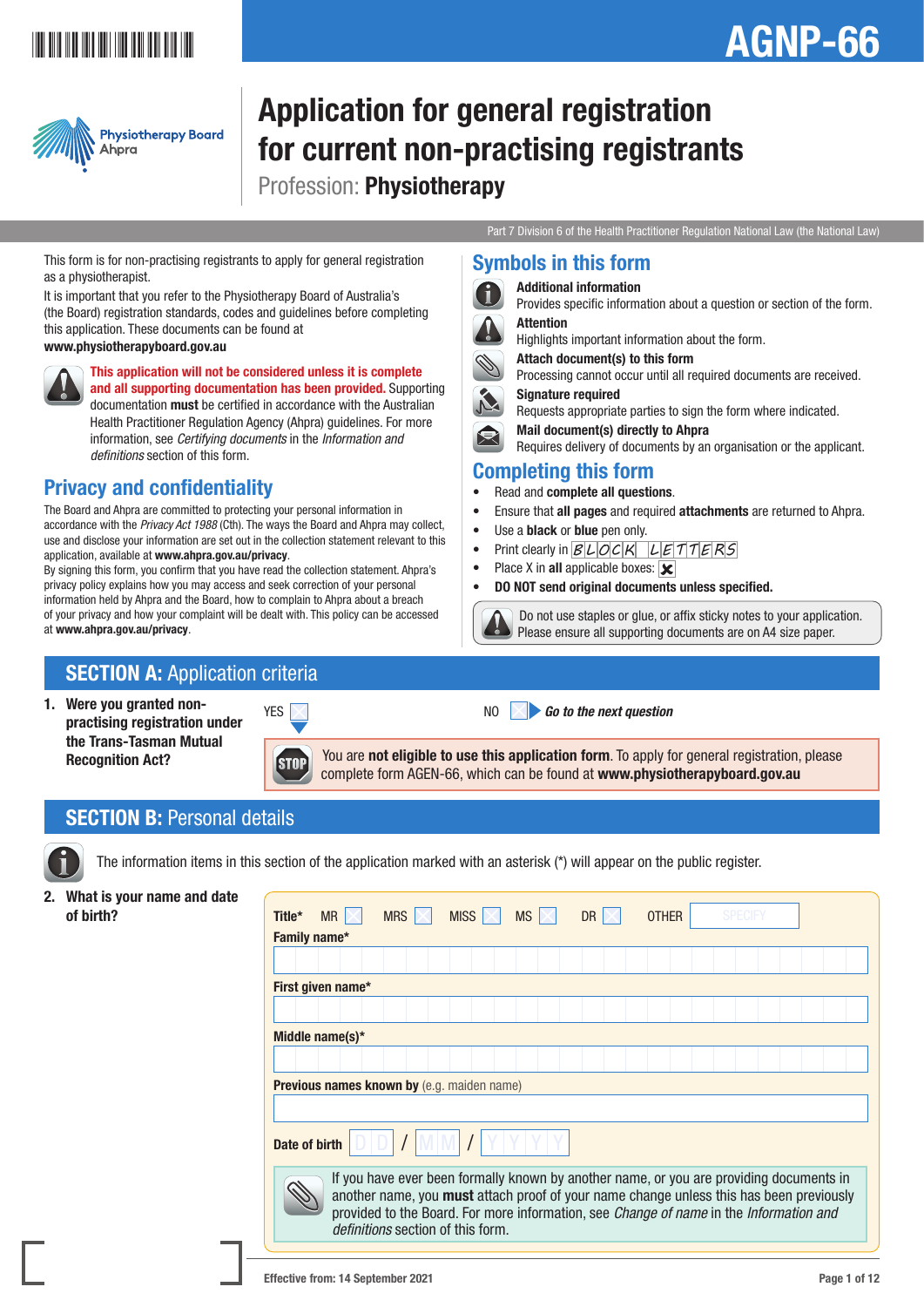| AGNP-66                                            |                                                                                                                                                                                                                                                                                                                                                                                                       |
|----------------------------------------------------|-------------------------------------------------------------------------------------------------------------------------------------------------------------------------------------------------------------------------------------------------------------------------------------------------------------------------------------------------------------------------------------------------------|
| What is your registration<br>3.<br>number?         | Registration number*<br>$P$ H Y                                                                                                                                                                                                                                                                                                                                                                       |
| What are your birth and<br>4.<br>personal details? | <b>Country of birth</b><br><b>City/Suburb/Town of birth</b><br><b>State/Territory of birth (if within Australia)</b><br>QLD $ \times $<br>$VIC$ $\times$<br>NSW<br>WA $\vert \times \vert$<br>NT $\mathbb{N}$<br>TAS $\vert \times \vert$<br>ACT $\mathbb{K}$<br>Sex*<br>INTERSEX/INDETERMINATE<br>FEMALE $ \times $<br>MALE $\mathbb{K}$<br>Languages spoken fluently other than English (optional)* |

## **SECTION C: Contact information**

Once registered, you can change your contact information at any time. Please go to www.ahpra.gov.au and

- download and complete the change of address form *CHDT-00 Request for change of address details on the register*, or
- log in to your Ahpra account to change your details online.

#### 5. What are your contact details?

| Provide your current contact details below – place an $\mathbf{x}$ next to your preferred contact phone number. |               |
|-----------------------------------------------------------------------------------------------------------------|---------------|
| <b>Business hours</b>                                                                                           | <b>Mobile</b> |
|                                                                                                                 |               |
| <b>After hours</b>                                                                                              |               |
|                                                                                                                 |               |
| <b>Email</b>                                                                                                    |               |
|                                                                                                                 |               |
|                                                                                                                 |               |

#### 6. What is your residential address?

- When you are not yet **D** when you are you, you are not practising the profession predominantly at one address:
	- your residential address will be recognised as your principal place of practice, and
	- the information items marked with an asterisk (\*) will appear on the public register as your principal place of practice.

 Refer to the question below for the definition of principal place of practice.

 Residential address cannot be a PO Box.

| Site/building and/or position/department (if applicable)   |  |  |  |  |  |  |                                                              |  |               |  |  |  |  |  |
|------------------------------------------------------------|--|--|--|--|--|--|--------------------------------------------------------------|--|---------------|--|--|--|--|--|
|                                                            |  |  |  |  |  |  |                                                              |  |               |  |  |  |  |  |
|                                                            |  |  |  |  |  |  |                                                              |  |               |  |  |  |  |  |
|                                                            |  |  |  |  |  |  |                                                              |  |               |  |  |  |  |  |
|                                                            |  |  |  |  |  |  |                                                              |  |               |  |  |  |  |  |
|                                                            |  |  |  |  |  |  | Address (e.g. 123 JAMES AVENUE; or UNIT 1A, 30 JAMES STREET) |  |               |  |  |  |  |  |
|                                                            |  |  |  |  |  |  |                                                              |  |               |  |  |  |  |  |
|                                                            |  |  |  |  |  |  |                                                              |  |               |  |  |  |  |  |
|                                                            |  |  |  |  |  |  |                                                              |  |               |  |  |  |  |  |
|                                                            |  |  |  |  |  |  |                                                              |  |               |  |  |  |  |  |
|                                                            |  |  |  |  |  |  |                                                              |  |               |  |  |  |  |  |
|                                                            |  |  |  |  |  |  |                                                              |  |               |  |  |  |  |  |
| City/Suburb/Town*                                          |  |  |  |  |  |  |                                                              |  |               |  |  |  |  |  |
|                                                            |  |  |  |  |  |  |                                                              |  |               |  |  |  |  |  |
| State or territory (e.g. VIC, ACT)/International province* |  |  |  |  |  |  |                                                              |  | Postcode/ZIP* |  |  |  |  |  |
|                                                            |  |  |  |  |  |  |                                                              |  |               |  |  |  |  |  |
|                                                            |  |  |  |  |  |  |                                                              |  |               |  |  |  |  |  |
| <b>Country (if other than Australia)</b>                   |  |  |  |  |  |  |                                                              |  |               |  |  |  |  |  |
|                                                            |  |  |  |  |  |  |                                                              |  |               |  |  |  |  |  |
|                                                            |  |  |  |  |  |  |                                                              |  |               |  |  |  |  |  |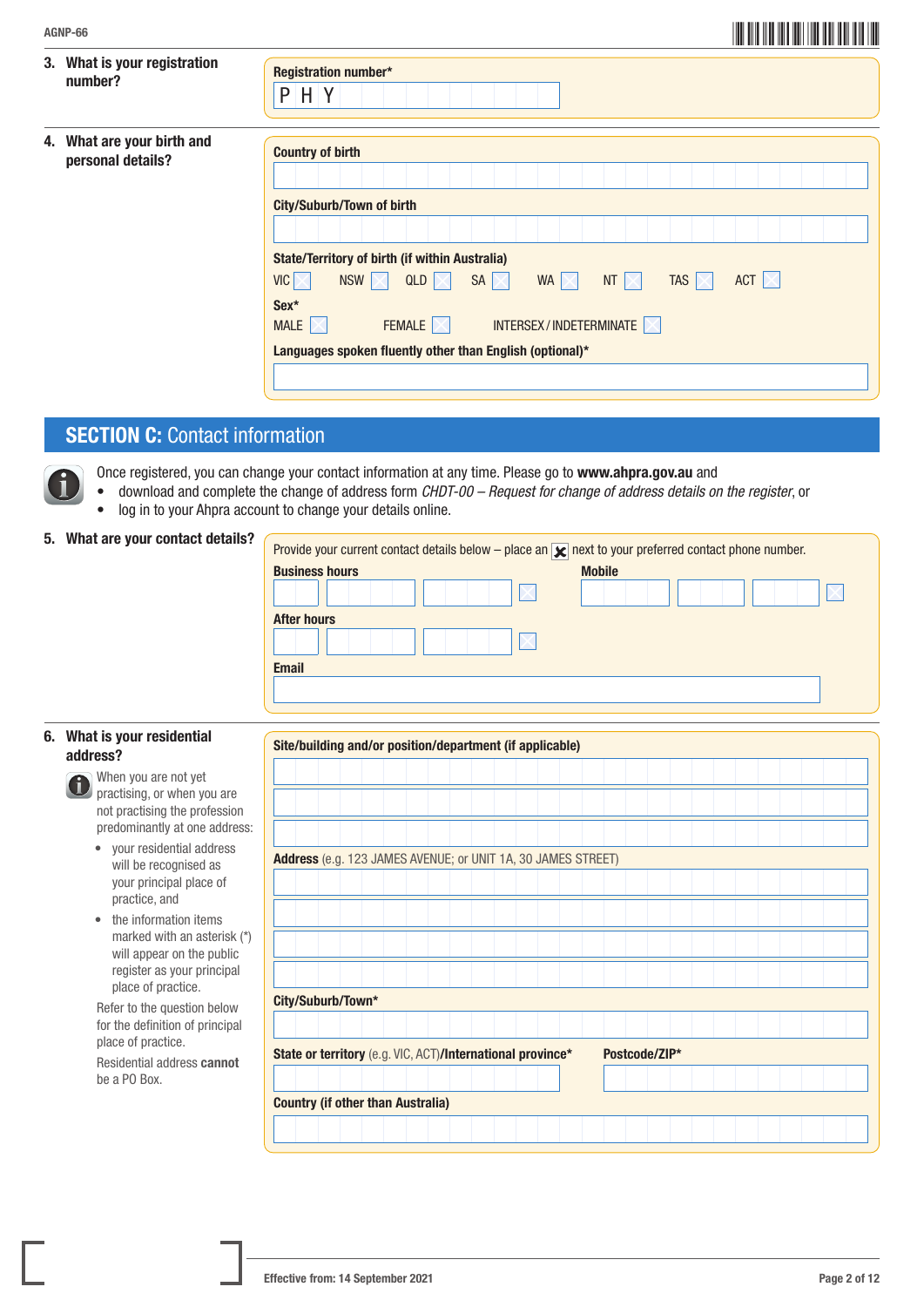7. Will the address of your principal place of practice be the same as your residential address?

> Principal place of practice Ci. for a registered health practitioner is:

- the address at which you will predominantly practise the profession; or
- your principal place of residence, if you are not practising the profession or are not practising the profession predominantly at one address.

Principal place of practice cannot be a PO Box.

 The information items marked with an asterisk (\*) will appear on the public register.

#### 8. What is your mailing address?

 Your mailing address is used for postal correspondence

|  | Site/building and/or position/department (if applicable)     |  |  |  |  |  |           |  |  |  |  |  |  |  |  |  |  |
|--|--------------------------------------------------------------|--|--|--|--|--|-----------|--|--|--|--|--|--|--|--|--|--|
|  |                                                              |  |  |  |  |  |           |  |  |  |  |  |  |  |  |  |  |
|  |                                                              |  |  |  |  |  |           |  |  |  |  |  |  |  |  |  |  |
|  |                                                              |  |  |  |  |  |           |  |  |  |  |  |  |  |  |  |  |
|  |                                                              |  |  |  |  |  |           |  |  |  |  |  |  |  |  |  |  |
|  | Address (e.g. 123 JAMES AVENUE; or UNIT 1A, 30 JAMES STREET) |  |  |  |  |  |           |  |  |  |  |  |  |  |  |  |  |
|  |                                                              |  |  |  |  |  |           |  |  |  |  |  |  |  |  |  |  |
|  |                                                              |  |  |  |  |  |           |  |  |  |  |  |  |  |  |  |  |
|  |                                                              |  |  |  |  |  |           |  |  |  |  |  |  |  |  |  |  |
|  |                                                              |  |  |  |  |  |           |  |  |  |  |  |  |  |  |  |  |
|  |                                                              |  |  |  |  |  |           |  |  |  |  |  |  |  |  |  |  |
|  |                                                              |  |  |  |  |  |           |  |  |  |  |  |  |  |  |  |  |
|  | City/Suburb/Town*                                            |  |  |  |  |  |           |  |  |  |  |  |  |  |  |  |  |
|  |                                                              |  |  |  |  |  |           |  |  |  |  |  |  |  |  |  |  |
|  |                                                              |  |  |  |  |  |           |  |  |  |  |  |  |  |  |  |  |
|  | State/Territory* (e.g. VIC, ACT)                             |  |  |  |  |  | Postcode* |  |  |  |  |  |  |  |  |  |  |
|  |                                                              |  |  |  |  |  |           |  |  |  |  |  |  |  |  |  |  |

My residential address  $\nabla$ 



Other *(Provide your mailing address below)*

|  | Site/building and/or position/department (if applicable)                            |  |  |  |  |  |  |                     |  |  |  |  |  |  |
|--|-------------------------------------------------------------------------------------|--|--|--|--|--|--|---------------------|--|--|--|--|--|--|
|  |                                                                                     |  |  |  |  |  |  |                     |  |  |  |  |  |  |
|  |                                                                                     |  |  |  |  |  |  |                     |  |  |  |  |  |  |
|  |                                                                                     |  |  |  |  |  |  |                     |  |  |  |  |  |  |
|  |                                                                                     |  |  |  |  |  |  |                     |  |  |  |  |  |  |
|  | Address/PO Box (e.g. 123 JAMES AVENUE; or UNIT 1A, 30 JAMES STREET; or PO BOX 1234) |  |  |  |  |  |  |                     |  |  |  |  |  |  |
|  |                                                                                     |  |  |  |  |  |  |                     |  |  |  |  |  |  |
|  |                                                                                     |  |  |  |  |  |  |                     |  |  |  |  |  |  |
|  |                                                                                     |  |  |  |  |  |  |                     |  |  |  |  |  |  |
|  |                                                                                     |  |  |  |  |  |  |                     |  |  |  |  |  |  |
|  |                                                                                     |  |  |  |  |  |  |                     |  |  |  |  |  |  |
|  |                                                                                     |  |  |  |  |  |  |                     |  |  |  |  |  |  |
|  |                                                                                     |  |  |  |  |  |  |                     |  |  |  |  |  |  |
|  | City/Suburb/Town                                                                    |  |  |  |  |  |  |                     |  |  |  |  |  |  |
|  |                                                                                     |  |  |  |  |  |  |                     |  |  |  |  |  |  |
|  | State or territory (e.g. VIC, ACT)/International province                           |  |  |  |  |  |  | <b>Postcode/ZIP</b> |  |  |  |  |  |  |
|  |                                                                                     |  |  |  |  |  |  |                     |  |  |  |  |  |  |
|  | <b>Country (if other than Australia)</b>                                            |  |  |  |  |  |  |                     |  |  |  |  |  |  |
|  |                                                                                     |  |  |  |  |  |  |                     |  |  |  |  |  |  |
|  |                                                                                     |  |  |  |  |  |  |                     |  |  |  |  |  |  |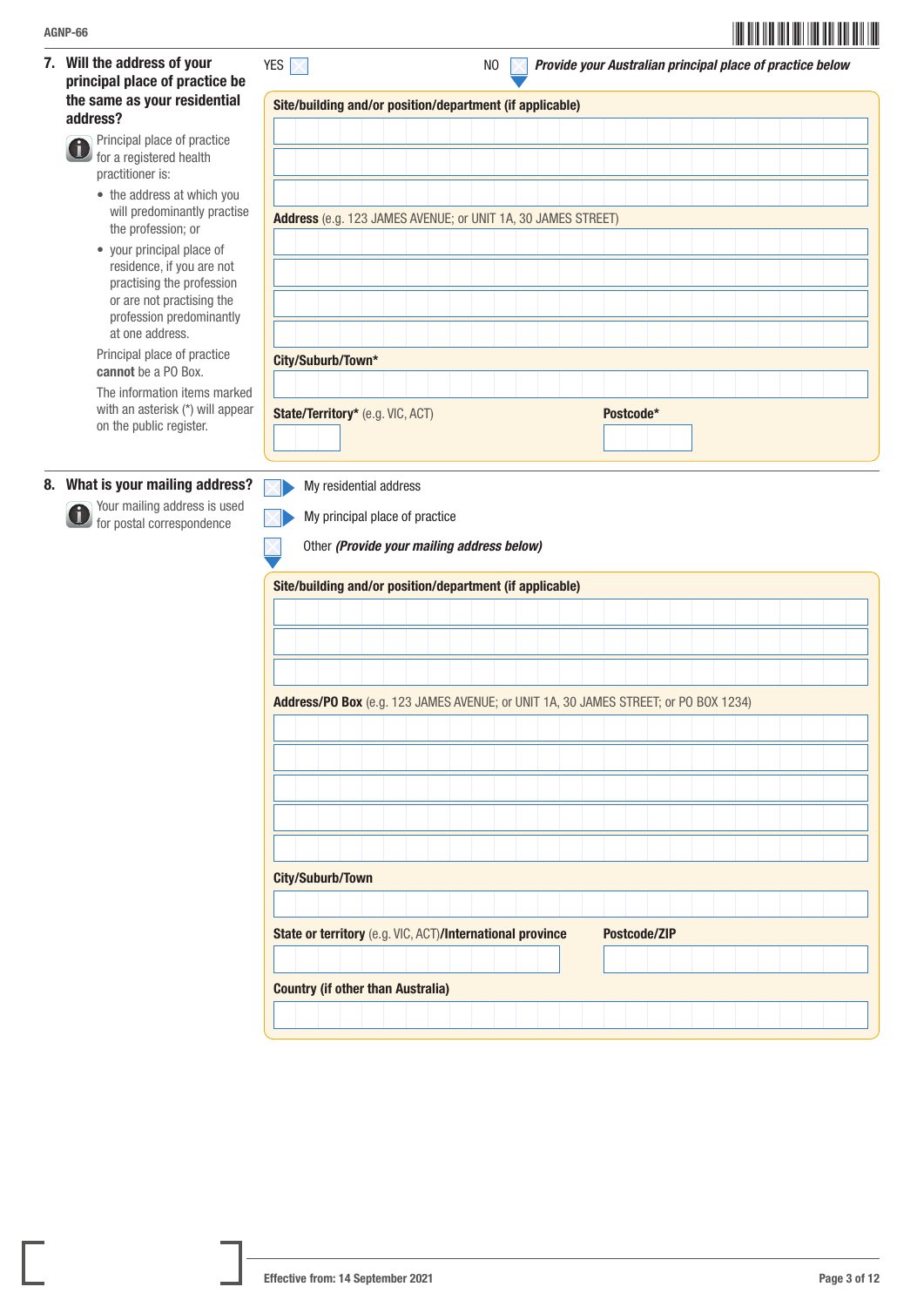## \*AGNP-664\* AGNP-66

## **SECTION D: Registration history**

#### 9. What is your health practitioner registration history?



 If you have been registered outside of Australia, the Board requires a Certificate of Registration Status or Certificate of Good Standing from every jurisdiction outside of Australia in which you are currently, or have previously been registered as a health practitioner during the past five years.

 Certificates must be dated within three months of your application being received by Ahpra.

| <b>Most recent registration</b><br>State/Territory/Country |       |
|------------------------------------------------------------|-------|
| Profession                                                 |       |
| Period of registration<br>IV.<br>$10$                      | D/D I |
| <b>Additional registration</b><br>State/Territory/Country  |       |

D D / M M / Y Y Y Y to D D / M M / Y Y Y Y



Profession

Period of registration

 If you have been previously registered outside of Australia, you must arrange for original Certificates of Registration Status or Certificates of Good Standing to be forwarded directly from the registration authority to your Ahpra state office. Refer to www.ahpra.gov.au/About-Ahpra/Contact-Us for your Ahpra state office address.



Attach a separate sheet if all your registration history does not fit in the space provided.

## SECTION E: Work history

#### 10. What is your full practice history?

 It is important that you refer to *Curriculum vitae* in the *Information and definitions* section of this form for mandatory requirements of the CV. Your curriculum vitae will further inform the Board in relation to your recency of practice and registration history.



You must attach to your application a signed and dated curriculum vitae that describes your full practice history and any clinical or skills training undertaken.

## **SECTION F: Suitability statements**

 Information required by the Board to assess your suitability for registration is detailed in the following questions. It is recommended that you provide as much information as possible to enable the Board to reach a timely and informed decision.

Please note that registration is dependent on suitability as defined in the National Law, and the requirements set out in the Board's registration standards. Refer to www.physiotherapyboard.gov.au/Registration-Standards for further information.

11. Since your last declaration to Ahpra, has there been any change to your criminal history in Australia that you have not declared to Ahpra?  It is important that you have a clear understanding of the definition of criminal history. For more information, see *Criminal history* in the *Information and definitions* section on page two of this form.



You **must** attach a signed and dated written statement with details of any change to your criminal history in Australia and an explanation of the circumstances.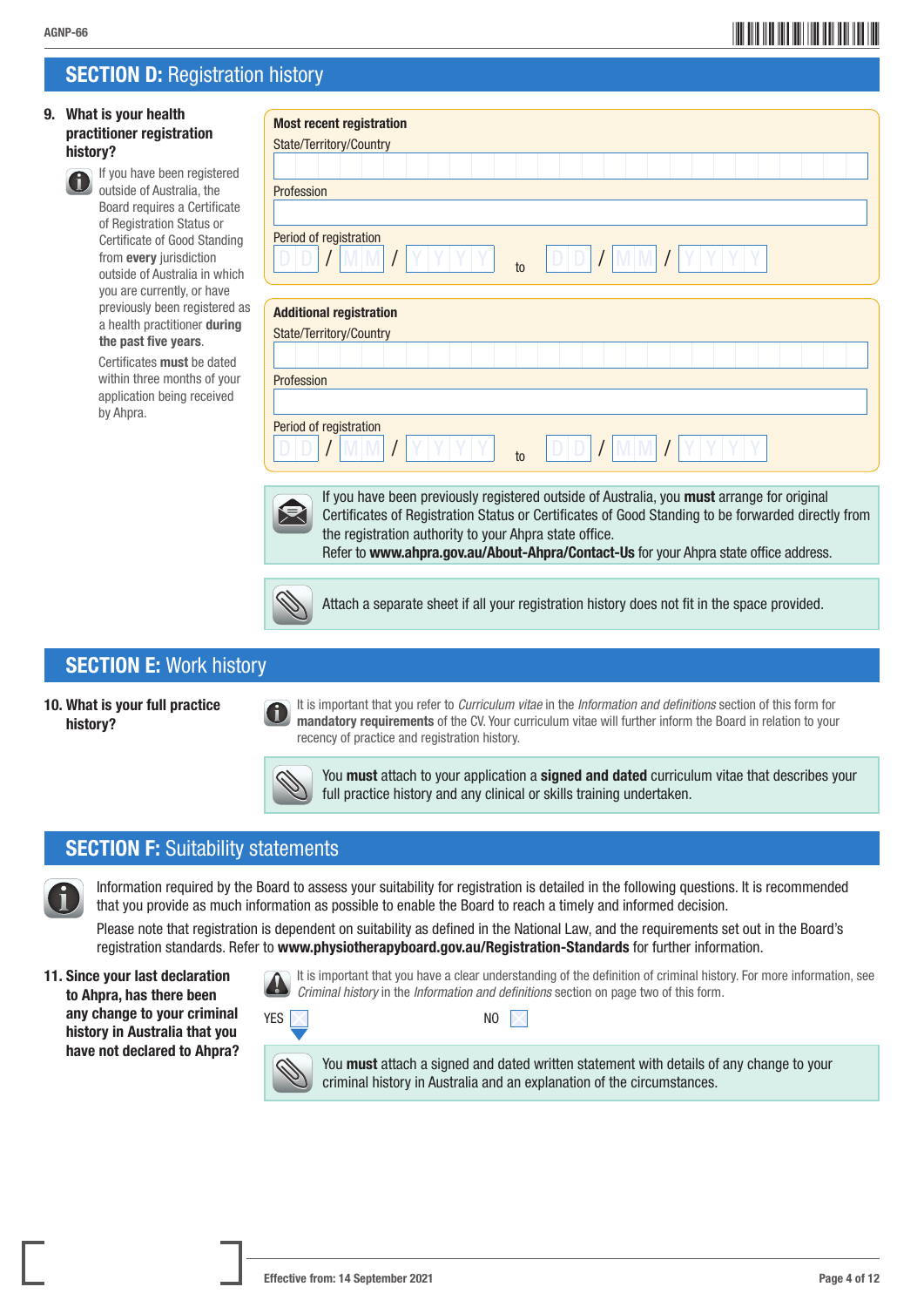12. Since your last declaration to Ahpra, has there been any change to your criminal history in one or more countries other than Australia that you have not declared to Ahpra?



YES *You are required to:*

- *• obtain an international criminal history check from an approved vendor for each country and provide details below, and*
- *• provide details of the change in your criminal history in a signed and dated written statement.*

| Ahpra?                                                                                                                                                                                                                                                                                                                                                                           | oriuo uotano oi tiio onango in your orinimui motory in a oignou unu uutou mitton                                                                                                                                                                                                                                                                                                                                                                                                                                                                                                                                                        |                               |
|----------------------------------------------------------------------------------------------------------------------------------------------------------------------------------------------------------------------------------------------------------------------------------------------------------------------------------------------------------------------------------|-----------------------------------------------------------------------------------------------------------------------------------------------------------------------------------------------------------------------------------------------------------------------------------------------------------------------------------------------------------------------------------------------------------------------------------------------------------------------------------------------------------------------------------------------------------------------------------------------------------------------------------------|-------------------------------|
| For more information,<br>see Criminal history in the<br>Information and definitions<br>section of this form.<br>If you answer Yes to this                                                                                                                                                                                                                                        | <b>Country</b>                                                                                                                                                                                                                                                                                                                                                                                                                                                                                                                                                                                                                          | <b>Check reference number</b> |
| question, you are required<br>to obtain an international<br>criminal history check<br>(ICHC) from an approved<br>vendor, who will provide a<br>check reference number<br>and ICHC reference page.<br>For a list of approved vendors<br>and further information<br>about international criminal<br>history checks, refer to<br>www.ahpra.gov.au/<br>internationalcriminalhistory. | You must attach a separate sheet if the list of overseas countries and corresponding check<br>reference number does not fit in the space provided.<br>You must attach the international criminal history check (ICHC) reference page provided by<br>the approved vendor.<br>You must attach a signed and dated written statement with details of any change to your<br>criminal history in each of the countries listed and an explanation of the circumstances.                                                                                                                                                                        |                               |
| 13. Have you continued to use<br><b>English as your primary</b><br>language in the past five<br>years?                                                                                                                                                                                                                                                                           | <b>YES</b><br>I declare that I have continued to use English as my primary language within the past five years.<br>N <sub>0</sub><br>The Board may require you to provide evidence to demonstrate you meet the Board's English<br>language skills registration standard.<br>You will be required to provide this evidence if you met the requirements of the English language<br>skills registration standard on the basis of results from an English language test, and have not<br>declared that you have continued to use English as your primary language.<br>For more information, refer to www.ahpra.gov.au/EnglishLanguageSkills |                               |
| 14. Do you commit to having<br>appropriate professional<br>indemnity insurance<br>arrangements in place for<br>all practice undertaken during<br>the registration period?                                                                                                                                                                                                        | The Board requires all applicants for general registration to have appropriate professional indemnity<br>arrangements in place when practising. Applicants unable to meet this requirement are ineligible for registration.<br>For more information, see Professional indemnity insurance in the Information and definitions section of this form.<br><b>YES</b><br>$\times$<br>N <sub>0</sub>                                                                                                                                                                                                                                          |                               |
| 15. Do you commit to undertake<br>sufficient continuing<br>professional development, in<br>accordance with the Board's<br><b>Continuing professional</b><br>development registration<br>standard, in order to maintain                                                                                                                                                           | For more information, see Continuing professional development in the Information and definitions section<br>of this form.<br><b>YES</b><br>NO                                                                                                                                                                                                                                                                                                                                                                                                                                                                                           |                               |



professional develop accordance with the *Continuing professional development registra* standard, in order to competence through the period of registration?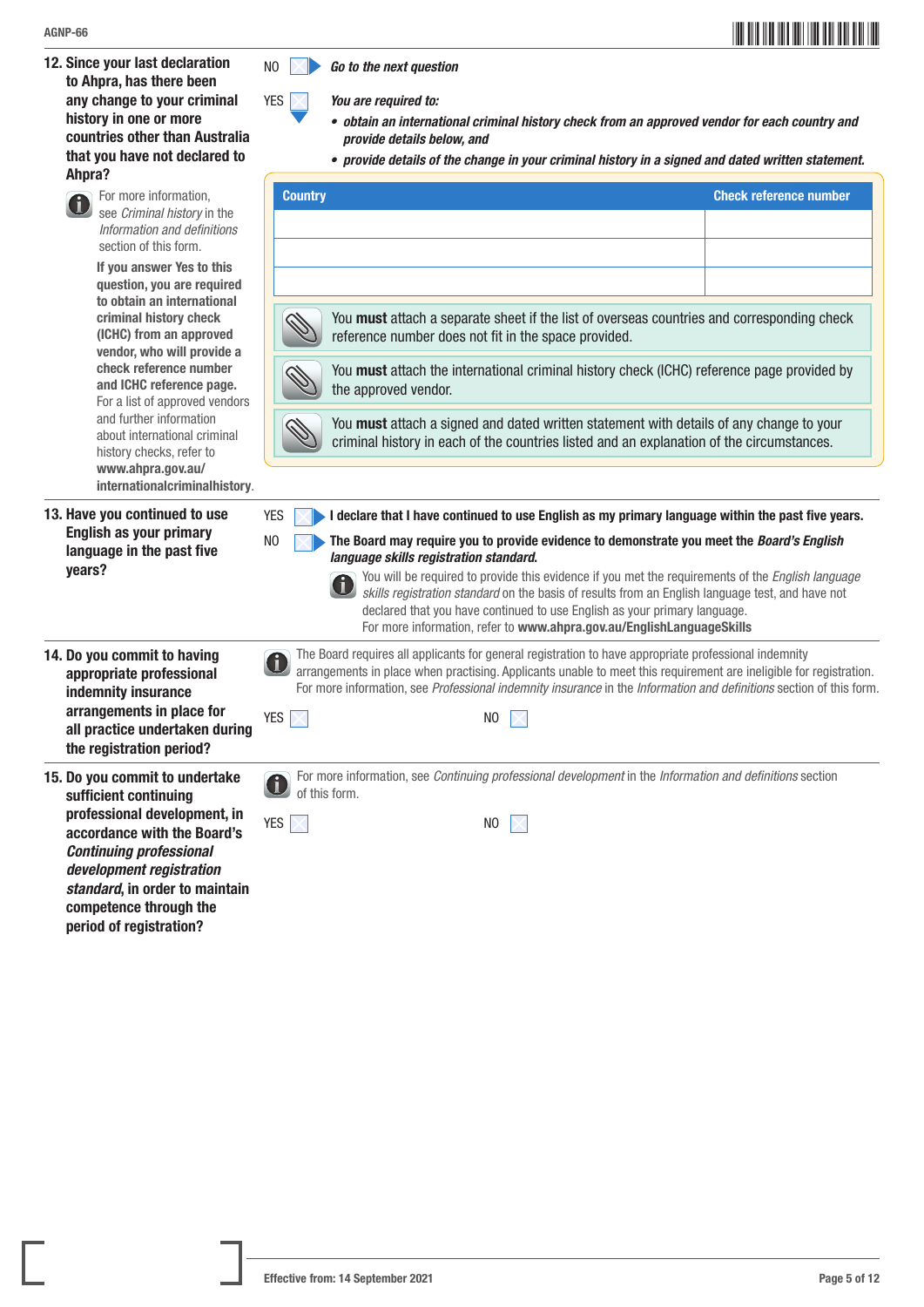

proceedings were not

finalised?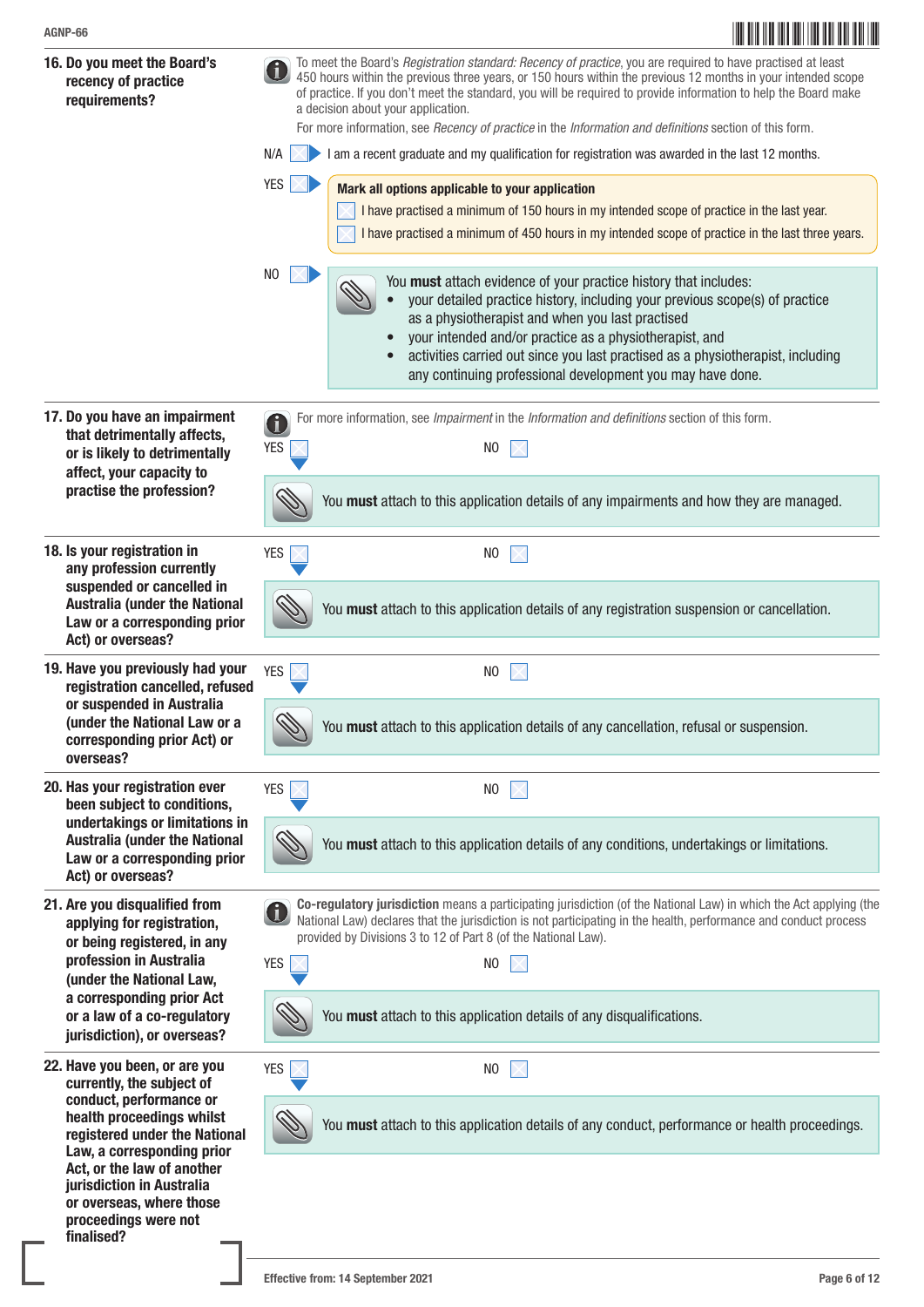## **SECTION G:** Obligations, consent and declaration



Before you sign and date this form, make sure that you have answered all of the relevant questions correctly and read the statements below. An incomplete form may delay processing and you may be asked to complete a new form. For more information, see the *Information and definitions*  section of this form.

## Obligations of registered health practitioners

The National Law pt 7 div 11 sub-div 3 establishes the legislative obligations of registered health practitioners. A contravention of these obligations, as detailed at points 1, 2, 4, 5, 6 or 8 below does not constitute an offence but may constitute behaviour for which health, conduct or performance action may be taken by the Board. Registered health practitioners are also obligated to meet the requirements of their Board as established in registration standards, codes and guidelines.

#### Continuing professional development

1. A registered health practitioner must undertake the continuing professional development required by an approved registration standard for the health profession in which the practitioner is registered.

#### Professional indemnity insurance arrangements

- 2. A registered health practitioner must not practise the health profession in which the practitioner is registered unless appropriate professional indemnity insurance arrangements are in force in relation to the practitioner's practice of the profession.
- 3. A National Board may, at any time by written notice, require a registered health practitioner registered by the Board to give the Board evidence of the appropriate professional indemnity insurance arrangements that are in force in relation to the practitioner's practice of the profession.
- 4. A registered health practitioner must not, without reasonable excuse, fail to comply with a written notice given to the practitioner under point 3 above.

#### Notice of certain events

- 5. A registered health practitioner must, within 7 days after becoming aware that a relevant event has occurred in relation to the practitioner, give the National Board that registered the practitioner written notice of the event. *Relevant event* means
	- a) the practitioner is charged, whether in a participating jurisdiction or elsewhere, with an offence punishable by 12 months imprisonment or more; or
	- b) the practitioner is convicted of or the subject of a finding of guilt for an offence, whether in a participating jurisdiction or elsewhere, punishable by imprisonment; or
	- c) appropriate professional indemnity insurance arrangements are no longer in place in relation to the practitioner's practice of the profession; or
	- d) the practitioner's right to practise at a hospital or another facility at which health services are provided is withdrawn or restricted because of the practitioner's conduct, professional performance or health; or
	- e) the practitioner's billing privileges are withdrawn or restricted under the *Human Services (Medicare) Act 1973* (Cth) because of the practitioner's conduct, professional performance or health; or
	- f) the practitioner's authority under a law of a State or Territory to administer, obtain, possess, prescribe, sell, supply or use a scheduled medicine or class of scheduled medicines is cancelled or restricted; or
	- g) a complaint is made about the practitioner to the following entities-(i) the chief executive officer under the *Human Services (Medicare) Act 1973* (Cth);
		- (ii) an entity performing functions under the *Health Insurance Act 1973*  (Cth);
		- (iii) the Secretary within the meaning of the *National Health Act 1953*  (Cth);
		- (iv) the Secretary to the Department in which the *Migration Act 1958* (Cth) is administered;
		- (v) another Commonwealth, State or Territory entity having functions relating to professional services provided by health practitioners or the regulation of health practitioners.
	- h) the practitioner's registration under the law of another country that provides for the registration of health practitioners is suspended or cancelled or made subject to a condition or another restriction.

#### Change in principal place of practice, address or name

- 6. A registered health practitioner must, within 30 days of any of the following changes happening, give the National Board that registered the practitioner written notice of the change and any evidence providing proof of the change required by the Board
	- a) a change in the practitioner's principal place of practice;
	- b) a change in the address provided by the registered health practitioner as the address the Board should use in corresponding with the practitioner;
	- c) a change in the practitioner's name.

#### Employer's details

- 7. A National Board may, at any time by written notice given to a health practitioner registered by the Board, ask the practitioner to give the Board the following information
	- a) information about whether the practitioner is employed by another entity;
	- b) if the practitioner is employed by another entity—
		- (i) the name of the practitioner's employer; and
		- (ii) the address and other contact details of the practitioner's employer.
- 8. The registered health practitioner must not, without reasonable excuse, fail to comply with the notice.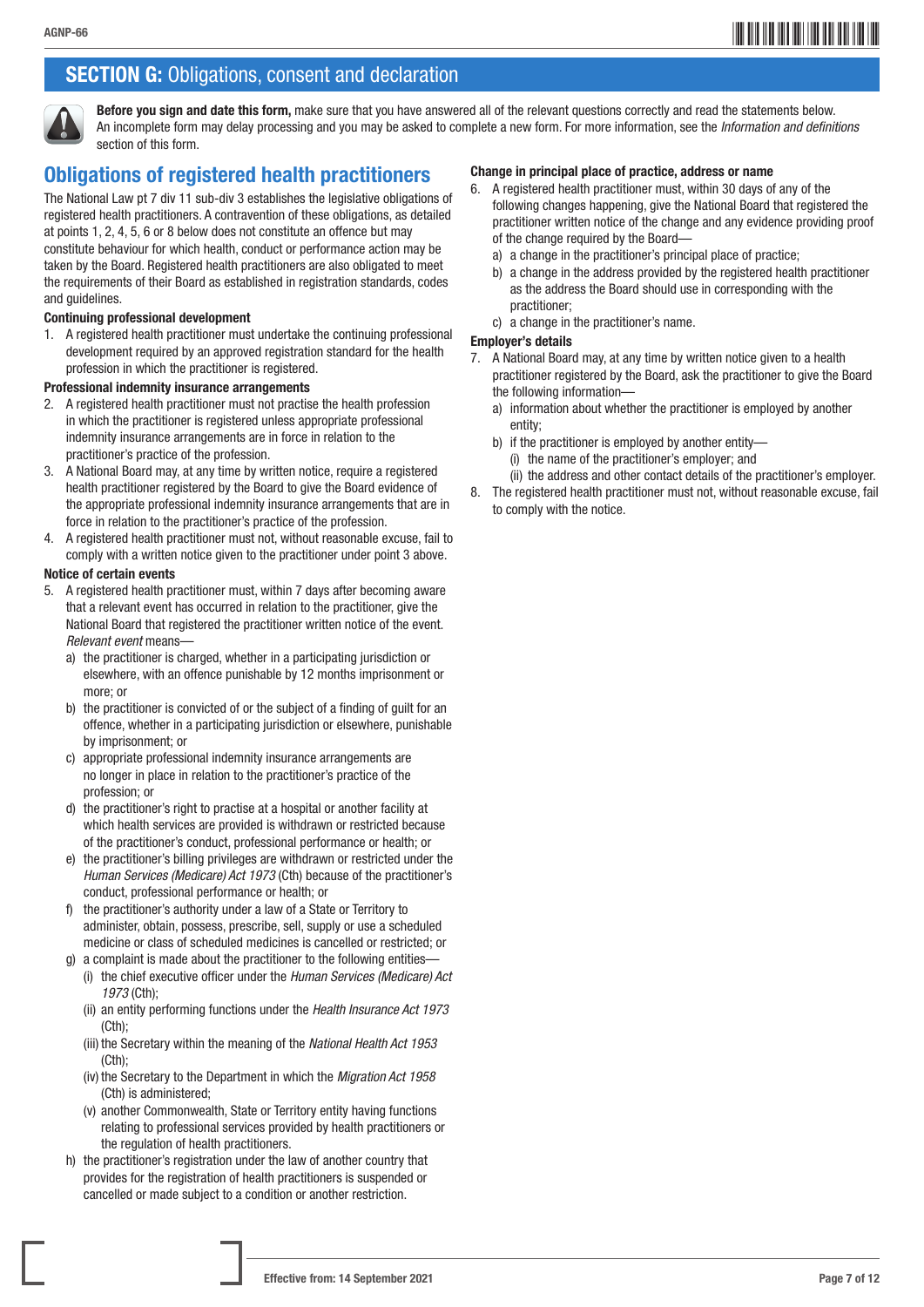## Consent to nationally coordinated criminal history check

I consent to Ahpra and the National Board, at any time during the next 12 months, obtaining a written report about my criminal history through a nationally coordinated criminal history check. I acknowledge that:

- Ahpra and the National Boards may obtain a written report about my criminal history at any time during the next 12 months
- a complete criminal history, including resolved and unresolved charges, spent convictions, and findings of guilt for which no conviction was recorded, will be released to Ahpra and the National Board
- my personal information currently held by Ahpra and from this form will be provided to the Australian Criminal Intelligence Commission (ACIC) and Australian police agencies for the purpose of conducting a nationally coordinated criminal history check, including all names under which I am or have been known
- my personal information may be used by police for general law enforcement purposes, including those purposes set out in the Australian Crime Commission Act 2002 (Cth)
- my identity information provided with this application will be enrolled with Ahpra and used by Ahpra and the National Board when obtaining a written report about my criminal history at any time during the next 12 months
- if I have not provided any identity information with this application, and Ahpra needs to obtain a written report about by criminal history at any time during the next 12 months, I will provide the required identity information when requested by Ahpra
- Ahpra may validate documents in support of this application, or that I provide when requested at any time during the next 12 months, as evidence of my identity at any time during the next 12 months
- if and when this application for renewal of registration is granted. Ahpra may obtain a written report about my criminal history at any time during the next 12 months for the purpose of:

a) checking a statement made by me in this application for renewal, b) an audit carried out by the National Board,

c) assessing my ongoing suitability to hold health practitioner registration, including if a complaint is made about me to Ahpra, or

d) considering an application made by me about my health practitioner registration, and

• I may dispute the result of the nationally coordinated criminal history check by contacting Ahpra in the first instance.

## **Declaration**

#### I declare that:

- the statements made, and any documents provided, in support of this application are true and correct, and
- I am the person named in this application and in any documents provided.

I make this declaration in the knowledge that a false declaration amounts to a contravention of the National Law and may lead to refusal of registration or health, conduct or performance action under the National Law.

I confirm that if I advertise any of my services or my business, the advertising\* complies with section 133 of the National Law and the National Board's Adverting Guidelines as it:

- Is not false, misleading or deceptive or likely to be misleading or deceptive
- does not offer a gift, discount or other inducement without stating the terms and conditions of the offer
- does not use testimonials or purported testimonials about the service or business
- does not create an unreasonable expectation of beneficial treatment, and
- does not directly or indirectly encourage the indiscriminate or unnecessary use of my services.

\*For information about advertising obligations please see the advertising resources page on:

#### <https://www.ahpra.gov.au/Publications/Advertising-hub.aspx>

#### I acknowledge that:

- the National Board may validate documents provided in support of this application as evidence of my identity
- failure to complete all relevant sections of this application for renewal of registration and to enclose all supporting documentation may result in this application not being accepted
- notices required under the National Law and other correspondence relating to my application for renewal of registration will be sent to me electronically to me via my nominated email address
- Ahpra uses overseas cloud service providers to hold, process, and maintain personal information where this is reasonably necessary to enable Ahpra to perform its functions under the National Law. These providers include Salesforce, whose operations are located in Japan and the United States of America.

I undertake to comply with the all relevant legislation and National Board registration standards, codes and guidelines.

I understand that personal information that I provide may be given to a third party for regulatory purposes, as authorised or required by the National Law.

| Signature of applicant |
|------------------------|
| siltir                 |
| Name of applicant      |
|                        |
| Date                   |
| <b>M</b>               |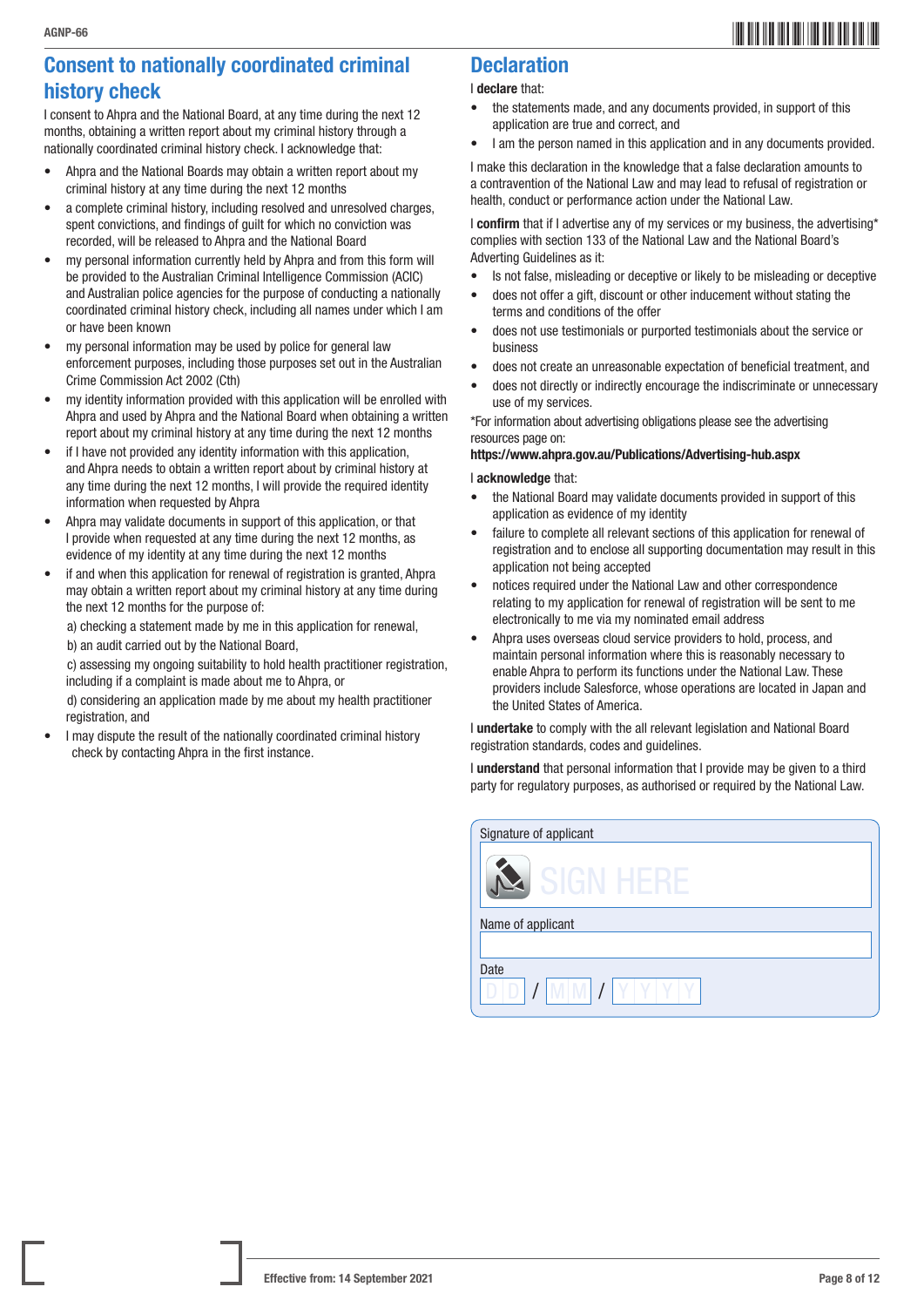## **SECTION H: Payment**



## You are required to pay a registration fee.

#### Your required payment is detailed below:



#### Registration period

The annual registration period for the physiotherapy profession is from 1 December to 30 November.

If your application is made between 1 October and 30 November this year, you will be registered until 30 November next year. Refund rules

The registration fee will be refunded if the application is not approved.

#### 23. How are you paying your fees?



 $M$   $I$   $Y$   $Y$ 

 Payment by cheque, money order or bank draft must be in Australian currency, drawn on an Australian bank. A receipt will be provided.



## Credit/Debit card payment slip – please fill out Amount payable \$ Visa or Mastercard number Expiry date Name on card Cardholder's signature

#### Effective from: 14 September 2021 **Page 9 of 12** Page 9 of 12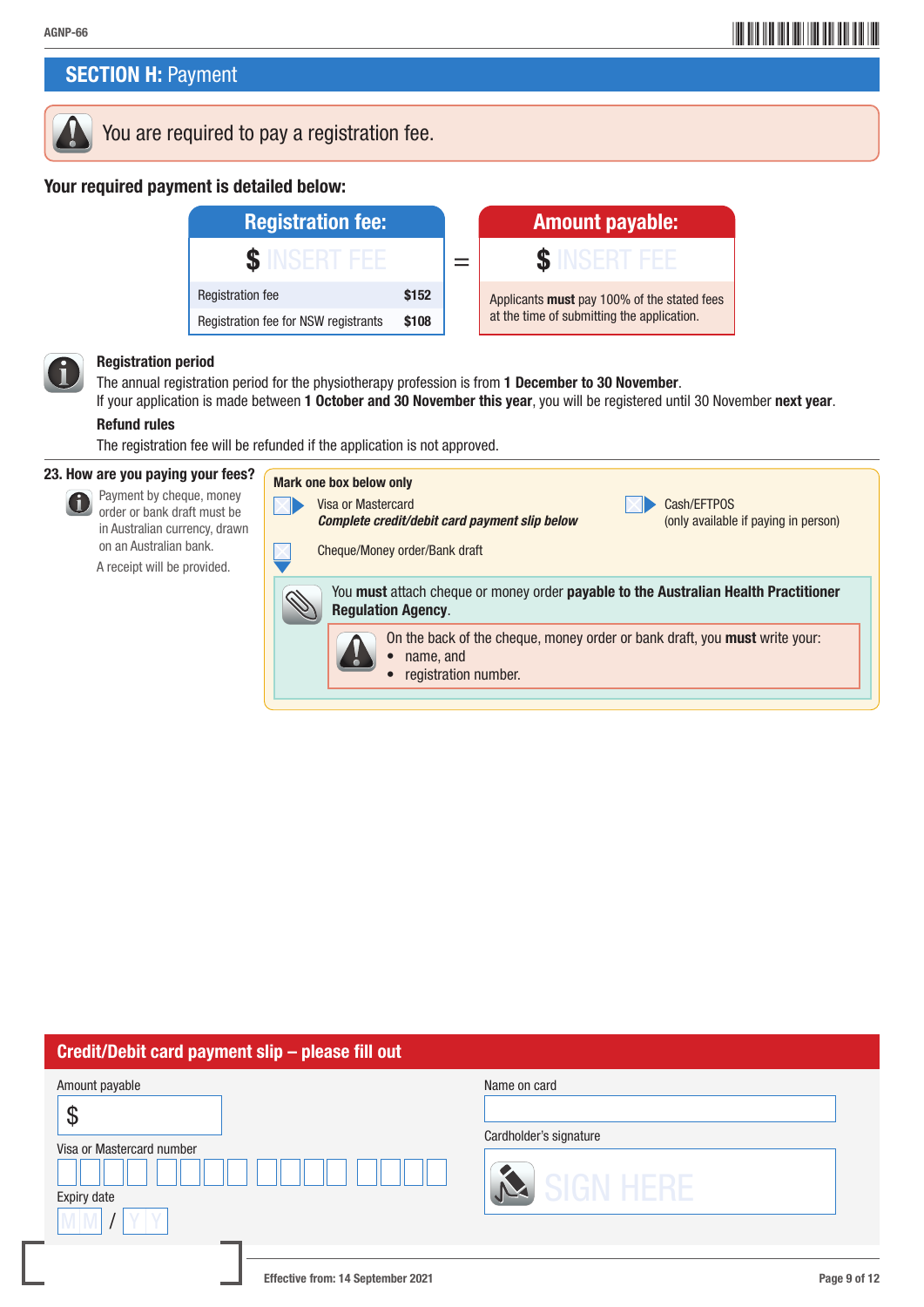## \*AGNP-6610\* AGNP-66

## **SECTION I: Checklist**

#### Have the following items been attached or arranged, if required?

| <b>Additional documentation</b> |                                                                                                                                                  | <b>Attached</b> |
|---------------------------------|--------------------------------------------------------------------------------------------------------------------------------------------------|-----------------|
| <b>Question 2</b>               | Evidence of a change of name                                                                                                                     |                 |
| <b>Question 9</b>               | Certificate of Registration Status or Certificate of Good Standing has been requested from relevant authority                                    |                 |
| <b>Question 9</b>               | A separate sheet with additional registration details                                                                                            |                 |
| <b>Question 10</b>              | Your curriculum vitae                                                                                                                            |                 |
| <b>Question 11</b>              | A signed and dated written statement with details of any change to your criminal history in Australia and an explanation of the<br>circumstances |                 |
| <b>Question 12</b>              | A separate sheet of overseas countries and corresponding ICHC reference number                                                                   |                 |
| <b>Question 12</b>              | ICHC reference page provided by the approved vendor                                                                                              |                 |
| <b>Question 12</b>              | A signed and dated written statement with details of any change to your criminal history overseas and an explanation of the<br>circumstances     |                 |
| <b>Question 16</b>              | Evidence of your practice history                                                                                                                |                 |
| <b>Question 17</b>              | A separate sheet with your impairment details                                                                                                    |                 |
| <b>Question 18</b>              | A separate sheet with your current suspension or cancellation details                                                                            |                 |
| <b>Question 19</b>              | A separate sheet with your previous cancellation, refusal or suspension details                                                                  |                 |
| <b>Question 20</b>              | A separate sheet with your previous conditions, undertakings or limitation details                                                               |                 |
| <b>Question 21</b>              | A separate sheet with your disqualifications details                                                                                             |                 |
| <b>Question 22</b>              | A separate sheet with your conduct, performance or health proceedings                                                                            |                 |
| <b>Payment</b>                  |                                                                                                                                                  |                 |
|                                 | <b>Registration fee</b>                                                                                                                          |                 |
|                                 | If paying by cheque/money order/bank draft, your name and registration number are written on the back                                            |                 |

#### Please post this form with payment and required attachments to:

| <b>Ahpra</b><br><b>GPO Box 9958</b><br>IN YOUR CAPITAL CITY (refer below) |                   | at www.ahpra.gov.au | You may contact Ahpra on<br>1300 419 495 or you can lodge an enquiry |
|---------------------------------------------------------------------------|-------------------|---------------------|----------------------------------------------------------------------|
| Sydney NSW 2001                                                           | Canberra ACT 2601 | Melbourne VIC 3001  | Brisbane QLD 4001                                                    |
| Adelaide SA 5001                                                          | Perth WA 6001     | Hobart TAS 7001     | Darwin NT 0801                                                       |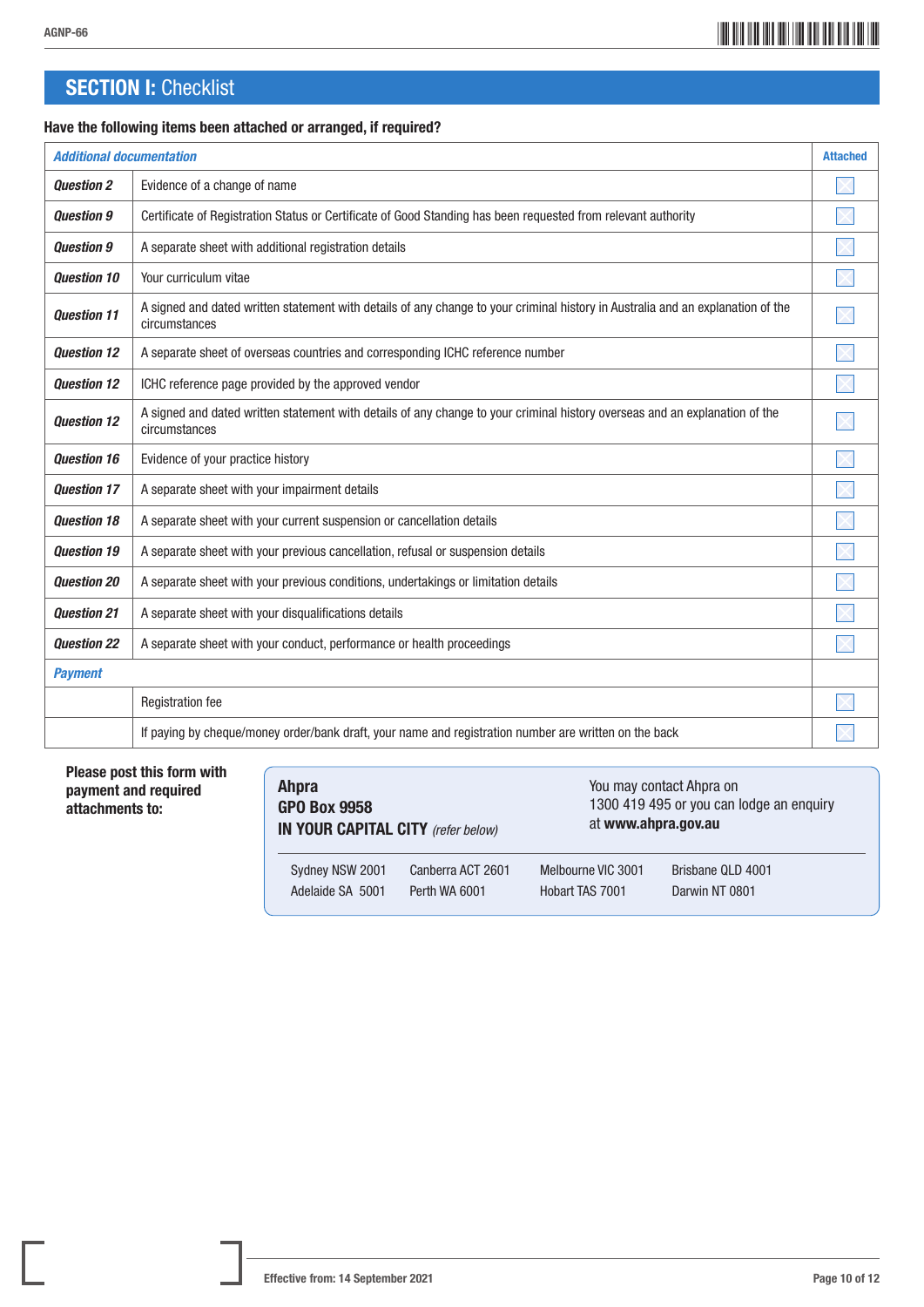## \*AGNP-6611\* AGNP-66

## Information and definitions

## CERTIFYING DOCUMENTS

#### DO NOT send original documents unless specified.

Copies of documents provided in support of an application, or other purpose required by the National Law, must be certified as true copies of the original documents. Each and every certified document must:

- be in English. If original documents are not in English, you must provide a certified copy of the original document and translation in accordance with Ahpra guidelines, which are available at
	- www.ahpra.gov.au/registration/registration-process
- be initialled on every page by the authorised officer. For a list of people authorised to certify documents, visit www.ahpra.gov.au/certify
- be annotated on the last page as appropriate e.g. 'I have sighted the original document and certify this to be a true copy of the original' and signed by the authorised officer, and
- list the name, date of certification, and contact phone number, and position number (if relevant) and have the stamp or seal of the authorised officer (if relevant) applied.

Certified copies will only be accepted in hard copy by mail or in person (not by fax, email, etc). Photocopies of previously certified documents will not be accepted. For more information, Ahpra's guidelines for certifying documents can be found online at www.ahpra.gov.au/certify

### CHANGE OF NAME

You must provide evidence of a change of name if you have ever been formally known by another name(s) or any of the documentation you are providing in support of your application is in another name(s).

Evidence must be a certified copy of one of the following documents:

- Standard marriage certificate (ceremonial certificates will not be accepted).
- Deed poll.
- Change of name certificate.

Faxed, scanned or emailed copies of certified documents will not be accepted.

## CONTINUING PROFESSIONAL DEVELOPMENT (CPD)

You are required to maintain a portfolio documenting participation in, and reflect upon, CPD that contributes to maintaining and improving your competence to practise in your chosen scope of practice. Practising physiotherapists must complete at least 20 hours of CPD per year. The Board will accept as evidence a declaration by an individual of CPD activity sufficient to maintain competence throughout the period of registration. CPD activities must contribute directly to maintaining and improving your competence in your chosen scope of practice.

For more information, view the full registration standard online at www.physiotherapyboard.gov.au/Registration-Standards

### CRIMINAL HISTORY

Criminal history includes the following, whether in Australia or overseas, at any time:

- every conviction of a person for an offence
- every plea of guilty or finding of guilt by a court of the person for an offence, whether or not a conviction is recorded for the offence, and
- every charge made against the person for an offence.

Under the National Law, spent convictions legislation does not apply to criminal history disclosure requirements. Therefore, you must disclose your complete criminal history as detailed above, irrespective of the time that has lapsed since the charge was laid or the finding of guilt was made. The Board will decide whether your criminal history is relevant to the practice of your profession. You are not required to obtain or provide your Australian criminal history report, Ahpra will obtain this check on your behalf. But if you have not given us certified proof of identity documents since October 2019, you will need to do this first.

Any document containing a photograph must be annotated with the statement *'I certify that this a true copy of the original and the photograph is a true likeness of the person presenting the document as sighted by me.'* You may be required to obtain international criminal history reports.

For more information, view the full registration standard online at www.physiotherapyboard.gov.au/Registration-Standards

and the requirements for supplying proof of identity and certified documents at www.ahpra.gov.au/Registration/Registration-Process/Proof-of-Identity and www.ahpra.gov.au/Registration/Registration-Process/Certifying-**Documents** 

### CURRICULUM VITAE

Your curriculum vitae must:

- detail any gaps in your practice history of more than three months from the date you obtained your qualification
- be in chronological order
- be signed and dated with a statement 'This curriculum vitae is true and correct as at (insert date)', and
- be the original signed curriculum vitae (no faxes or scanned copies will be accepted).

It must also contain all the elements defined in Ahpra's standard format for curriculum vitae which can be found at www.ahpra.gov.au/cv

### IMPAIRMENT

The National Law defines impairment as 'a physical or mental impairment, disability, condition or disorder (including substance abuse or dependence) that detrimentally affects or is likely to detrimentally affect your capacity to practise the profession'.

An illness or health condition that is safely managed is not the same as impairment, as these do not have a detrimental impact on your capacity to practise. Examples you do not need to tell us about include:

- wearing prescription glasses to correct your vision or hearing aids to correct your hearing, or
- seeing a psychologist for anxiety and following a treatment plan.

The National Law requires you to declare any such impairments at the time of renewal, including details of the impairment and how it is managed.

## **PRACTICE**

Practice means any role, whether remunerated or not, in which you use your skills and knowledge as a health practitioner in your profession. Practice is not restricted to the provision of direct clinical care. It also includes using professional knowledge in a direct non-clinical relationship with clients, working in management, administration, education, research, advisory, regulatory or policy development roles and any other roles that impact on safe, effective delivery of services in the profession.

### PROFESSIONAL INDEMNITY INSURANCE (PII)

You cannot practise as a physiotherapist in Australia unless you are covered by your own, or third-party professional indemnity insurance (PII) arrangements that meet the requirements of the Board's registration standard.

Remember, practising means using your skills and knowledge as a health practitioner in any paid or unpaid role in your profession.

Initial registration and annual renewal of registration requires a declaration that you will be covered for all aspects of practice for the whole period of the registration. You may be covered by your Australian employer's PII - you will need to confirm this with your employer.

For more information, view the full registration standard online at www.physiotherapyboard.gov.au/Registration-Standards